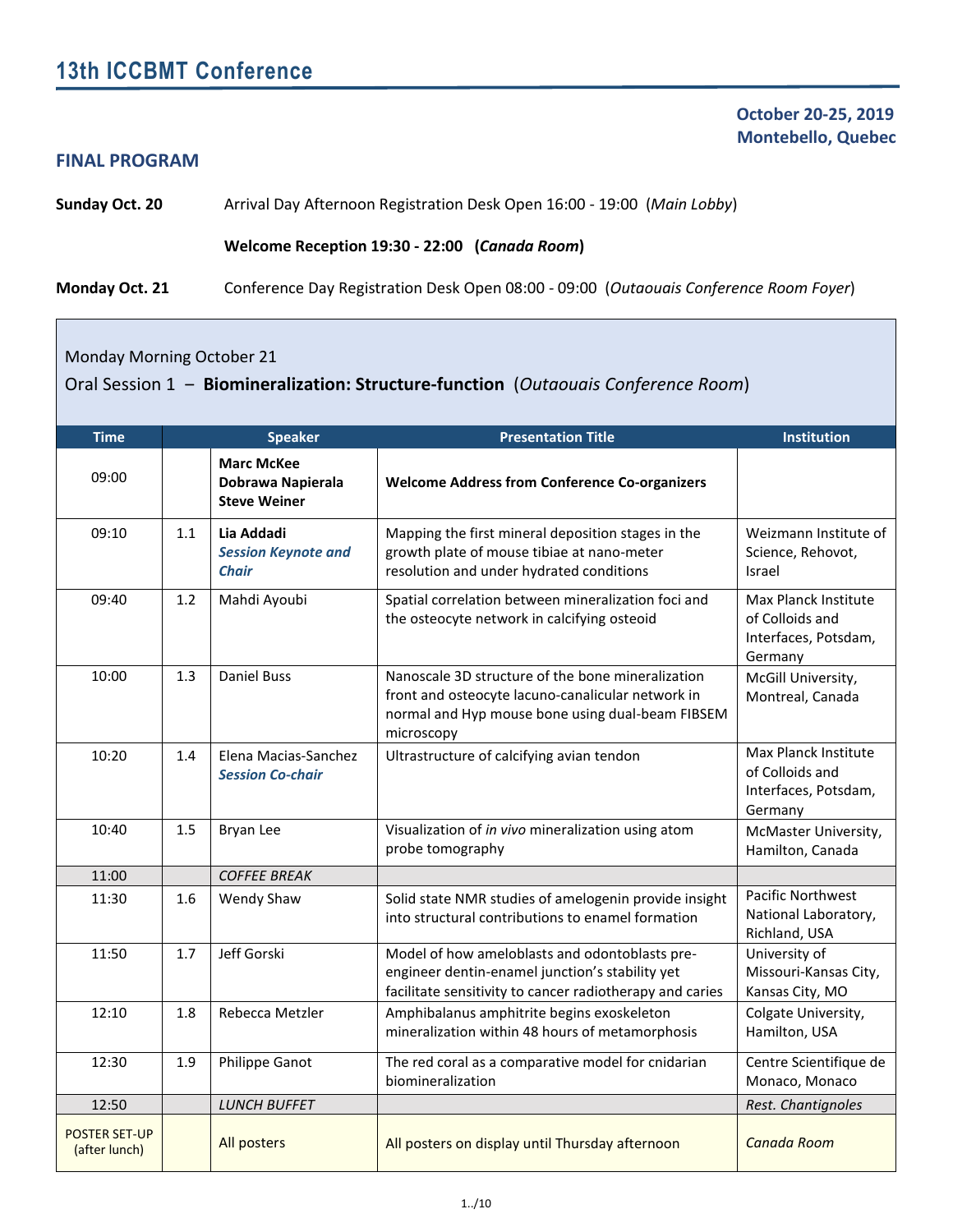## Monday Afternoon October 21

## Oral Session 2 ‒ **Tooth and bone formation and structure** (*Outaouais Conference Room*)

| <b>Time</b>     |     | <b>Speaker</b>                                                    | <b>Presentation Title</b>                                                                                                                                                   | <b>Institution</b>                                              |
|-----------------|-----|-------------------------------------------------------------------|-----------------------------------------------------------------------------------------------------------------------------------------------------------------------------|-----------------------------------------------------------------|
| 15:00           | 2.1 | <b>Derk Joester</b><br><b>Session Keynote and</b><br><b>Chair</b> | Chemical gradients in human enamel crystallites:<br>Implications for amelogenesis, caries resistance, and<br>mechanical properties                                          | Northwestern<br>University, Chicago,<br><b>USA</b>              |
| 15:30           | 2.2 | <b>Henry Margolis</b>                                             | Amelogenin phosphorylation is essential for enamel<br>formation and ameloblast integrity                                                                                    | University of<br>Pittsburgh,<br>Pittsburgh, USA                 |
| 15:50           | 2.3 | James Simmer                                                      | Odontogenesis-associated phosphoprotein knockout<br>mice (Odaph-/-) phenotype and pattern of expression<br>in developing teeth                                              | University of<br>Michigan, Ann Arbor,<br><b>USA</b>             |
| 16:10           | 2.4 | Yuanyuan Hu                                                       | The acid phosphatase 4 (Acp4) defective mouse<br>phenotype shows amelogenesis requires a functional<br>system of protein turnover                                           | University of<br>Michigan, Ann Arbor,<br><b>USA</b>             |
| 16:30           |     | <b>COFFEE BREAK</b>                                               |                                                                                                                                                                             |                                                                 |
| 17:00           | 2.5 | Niels Asmussen                                                    | Matrix vesicle microRNAs regulate growth plate<br>chondrocyte proliferation and maturation                                                                                  | Virginia<br>Commonwealth<br>University, Richmond,<br><b>USA</b> |
| 17:20           | 2.6 | <b>Heather Szabo-Rogers</b><br><b>Session Co-chair</b>            | Chondrocyte polarity requires protein-protein<br>interactions between Prickle1 and Dishevelled 2 and 3<br>during endochondral ossification                                  | University of<br>Pittsburgh,<br>Pittsburgh, USA                 |
| 17:40           | 2.7 | Ron Shahar                                                        | New insights into the process of osteogenesis of<br>anosteocytic bone                                                                                                       | The Hebrew<br>University, Rehovot,<br>Israel                    |
| 18:00           | 2.8 | Dakota Binkley                                                    | Exploration of plasma focused ion beam (PFIB)<br>McMaster University,<br>tomography as a tool to understand the hierarchical<br>Hamilton, Canada<br>structure of human bone |                                                                 |
| 18:20           |     | <b>DINNER BUFFET</b>                                              |                                                                                                                                                                             | Rest. Chantignoles                                              |
| 20:00           |     | <b>FLASH ORAL POSTER</b><br><b>PRESENTATIONS</b>                  | <b>Outaouais Conference</b><br>P6F, P8F, P9F, P11F, P15F, P19F, P20F, P21F, P24F<br>Room                                                                                    |                                                                 |
| 20:30           |     | POSTER SESSION                                                    | All Posters P1 - P89 (P1 - P28 presenting)                                                                                                                                  | Canada Room                                                     |
| $22:00 - 24:00$ |     | <b>BONeFIRE BY THE RIVER</b>                                      | River's edge, Cash Bar (rain date Tuesday evening)<br>Riverbank bonfire site                                                                                                |                                                                 |

Tuesday Morning October 22

## Oral Session 3 ‒ **Regulation of cell function in mineralized tissues** (*Outaouais Conference Room*)

| <b>Title</b> |     | <b>Speaker</b>                                             | <b>Presentation Title</b>                                                                                             | <b>Institution</b>                            |
|--------------|-----|------------------------------------------------------------|-----------------------------------------------------------------------------------------------------------------------|-----------------------------------------------|
| 09:00        | 3.1 | Pamela Robey<br><b>Session Keynote and</b><br><b>Chair</b> | The biological basis of bone marrow stromal cell<br>heterogeneity                                                     | NIDCR, NIH, Bethesda,<br><b>USA</b>           |
| 09:30        | 3.2 | Fiona Roberts                                              | Osteoblast-specific Enpp1 deficiency engenders<br>increased bone mass, bone mineral density and<br>insulin resistance | University of<br>Edinburgh,<br>Midlothian, UK |
| 09:50        | 3.3 | Hadla Hariri                                               | Usp53, a PTH target regulating bone turnover and<br>mesenchymal stem cell differentiation                             | McGill University,<br>Montreal, Canada        |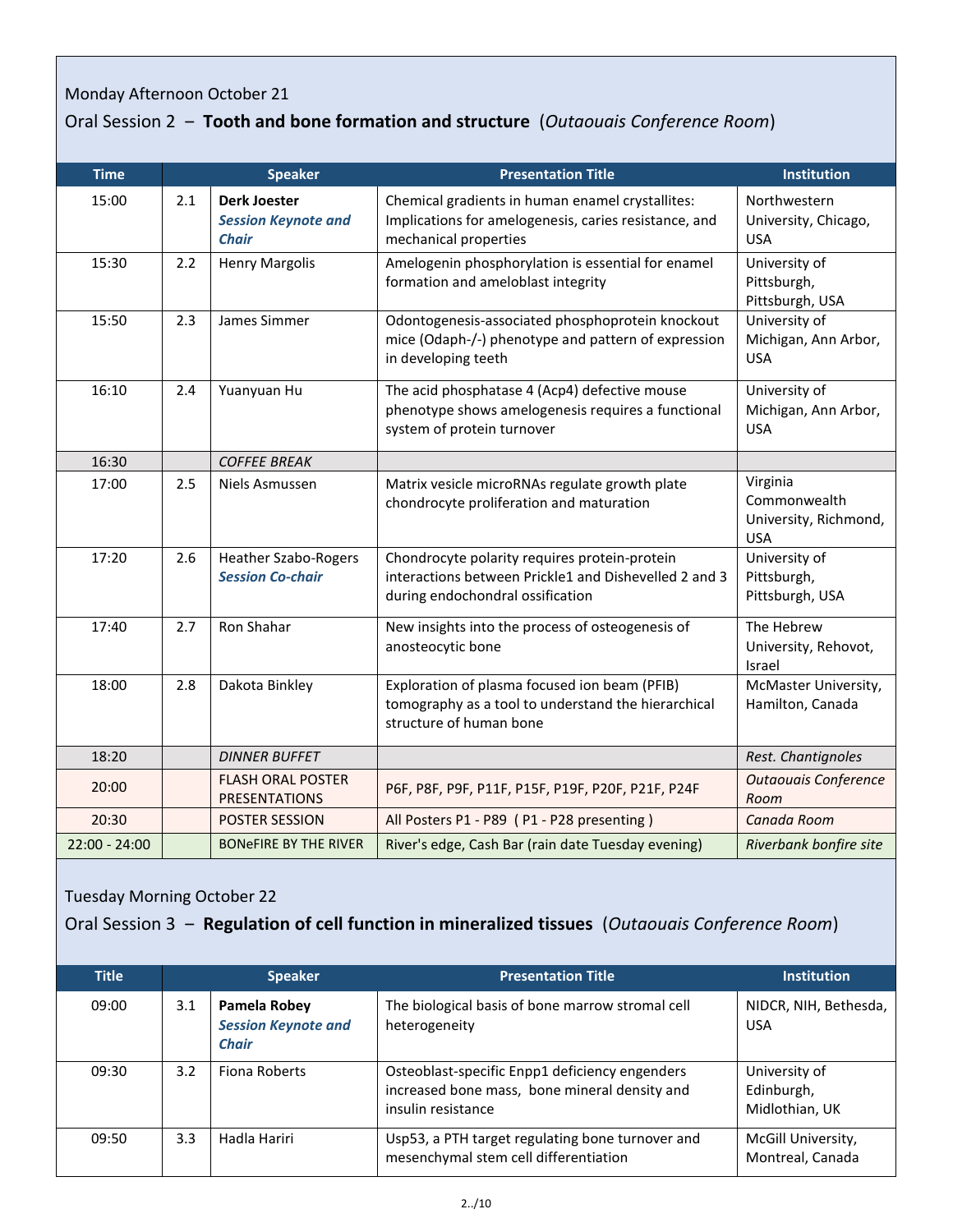| 10:10 | 3.4 | Carole Le Henaff                         | Deletion of PKA Regulatory Subunit1A in osteoblasts<br>causes dramatic bone turnover with an expansion of<br>trabecular area at the expense of cortical bone | New York University,<br>New York, USA                     |
|-------|-----|------------------------------------------|--------------------------------------------------------------------------------------------------------------------------------------------------------------|-----------------------------------------------------------|
| 10:30 | 3.5 | Dobrawa Napierala                        | Deciphering molecular pathway of phosphate-<br>induced mineralization                                                                                        | University of<br>Pittsburgh,<br>Pittsburgh, USA           |
| 10:50 |     | <b>COFFEE BREAK</b>                      |                                                                                                                                                              |                                                           |
| 11:10 | 3.6 | Claire Bardet<br><b>Session Co-chair</b> | Impaired ameloblast tight junction due to Claudin-16<br>disruption alters acid transcellular pathway during<br>enamel formation                              | <b>University Paris</b><br>Descartes, Paris,<br>France    |
| 11:30 | 3.7 | Xiaofang Wang                            | FAM20B-catalyzed glycosaminoglycans determine the<br>monophyodont phenotype in mice by restricting<br>FGFR2B signaling                                       | Texas A&M<br>University, Dallas,<br><b>USA</b>            |
| 11:50 | 3.8 | Jingtan Su                               | Ameloblastin-cell interaction is mediated by an<br>evolutionary conserved amphipathic helix encoded by<br>exon 5                                             | University of<br>Southern California,<br>Los Angeles, USA |
| 12:10 | 3.9 | Lynda Bonewald                           | Role and function of the D and L enantiomers of beta-<br>aminioisobutyric acid, BAIBA, in the musculoskeletal<br>system                                      | Indiana University,<br>Indianapolis, USA                  |
| 12:30 |     | <b>GROUP PHOTO</b>                       | All conference participants<br>(outdoors, in front of Outaouais Conference Room)                                                                             |                                                           |
| 12:50 |     | <b>LUNCH BUFFET</b>                      | <b>ICCBMT Board of Directors Meeting</b><br>(private lunch Newfoundland/PEI room)                                                                            | Rest. Chantignoles                                        |

# Tuesday Afternoon October 22

## **Funding Information Session (optional) –** *Outaouais Conference Room*

| <b>Time</b>                                     |                | <b>Speaker</b>                                                       | <b>Presentation Title</b>                                                                                                                                                                                                                                                                                                                                                                                                                                                                                                                                                                          | <b>Institution</b>                                                        |
|-------------------------------------------------|----------------|----------------------------------------------------------------------|----------------------------------------------------------------------------------------------------------------------------------------------------------------------------------------------------------------------------------------------------------------------------------------------------------------------------------------------------------------------------------------------------------------------------------------------------------------------------------------------------------------------------------------------------------------------------------------------------|---------------------------------------------------------------------------|
| 14:00<br><b>Outgougis</b><br>Conference<br>Room | 1              | <b>Martha Somerman</b><br><b>Director NIDCR</b><br>(of NIH)          | Research advancing health: Opportunities at<br>NIDCR/NIH<br>National Institute of Dental and Craniofacial Research                                                                                                                                                                                                                                                                                                                                                                                                                                                                                 | NIDCR (of National<br>Institutes of Health),<br>Bethesda, USA             |
| 14:30<br><b>Outaouais</b><br>Conference<br>Room | $\overline{2}$ | <b>Karim Khan</b><br>Scientific Director<br><b>IMHA</b><br>(of CIHR) | Structure, vision and funding opportunities at<br><b>IMHA/CIHR</b><br>Institute of Musculoskeletal Health and Arthritis                                                                                                                                                                                                                                                                                                                                                                                                                                                                            | IMHA (of Canadian<br>Institutes of Health<br>Research), Ottawa,<br>Canada |
| 15:00                                           |                | <b>Question Period</b>                                               |                                                                                                                                                                                                                                                                                                                                                                                                                                                                                                                                                                                                    |                                                                           |
| $15:15 - 15:45$                                 |                | <b>Breakout Discussion</b><br>Sessions                               | Group 1 with Martha Somerman<br>(Montebello Room)<br>Group 2 with Karim Khan<br>(Le Club Room)                                                                                                                                                                                                                                                                                                                                                                                                                                                                                                     |                                                                           |
| <b>FREE AFTERNOON</b>                           |                | Onsite Curling (16:00 - 18:00), with instructor                      | Sign-up and fee required for this organized group activity (exact cost depends on the # of participants)<br>$\sim$ \$CAN30/person/2h (cash only, there is an ATM onsite), 4 ice sheets, 8 players per sheet, teams of 4.<br>Other Individual Activities (see concierge) (C = cost)<br>Tennis indoor and outdoor (C, racquets), Squash (C, racquets), Bicycles (C), Basketball, Running path 4 km, Swimming<br>pool, Hot tubs, Sauna, Spa (C), Golf (C), Off-road Land Rover experience (C), Skeet disc shooting (C), Montebello town<br>centre (20-minute walk, Quebec cheese and chocolate shops) |                                                                           |
| 18:30                                           |                | <b>DINNER BUFFET</b>                                                 |                                                                                                                                                                                                                                                                                                                                                                                                                                                                                                                                                                                                    |                                                                           |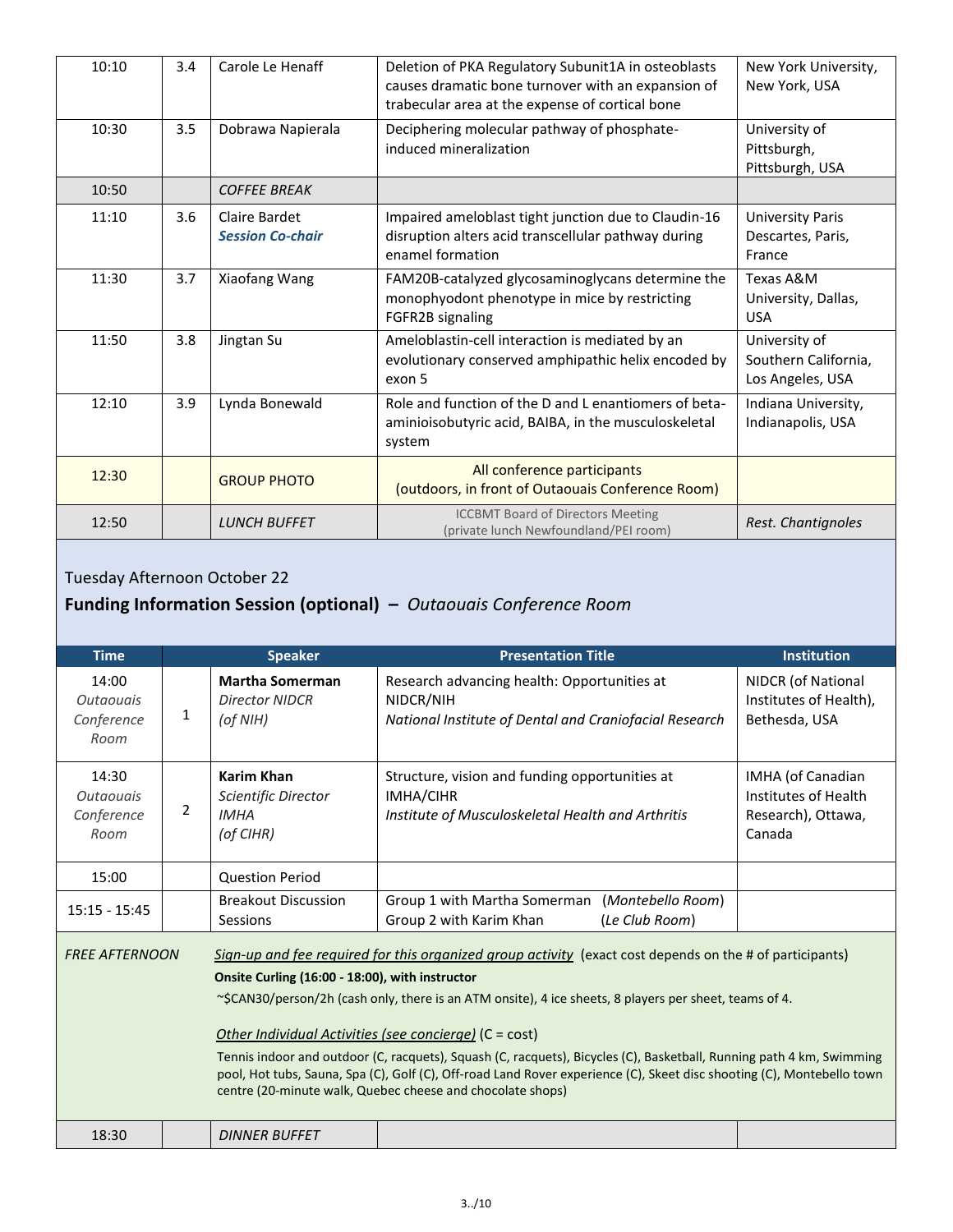| 20:00 | <b>FLASH ORAL POSTER</b><br><b>PRESENTATIONS</b> | P29F, P30F, P41F, P42F, P56F, P57F, P61F, P63F, P68F | Outaouais Conference<br>Room |
|-------|--------------------------------------------------|------------------------------------------------------|------------------------------|
| 20:30 | <b>POSTER SESSION</b>                            | All Posters P1 - P89 (P29 - P68 presenting)          | Canada Room                  |

#### Wednesday Morning October 23

## Oral Session 4 ‒ **Proteins and mineral** (*Outaouais Conference Room*)

| <b>Time</b> |     | <b>Speaker</b>                                                | <b>Presentation Title</b>                                                                                                             | <b>Institution</b>                                                                   |
|-------------|-----|---------------------------------------------------------------|---------------------------------------------------------------------------------------------------------------------------------------|--------------------------------------------------------------------------------------|
| 09:00       | 4.1 | Nico Sommerdijk<br><b>Session Keynote and</b><br><b>Chair</b> | Understanding biomineralization in bone: The<br>mechanism of collagen mineralization                                                  | Radboud Institute,<br>Radboud University<br>Medical Center,<br>Nijmegen, Netherlands |
| 09:30       | 4.2 | <b>Tengteng Tang</b><br><b>Session Co-chair</b>               | Mineral and organic matrix interaction in calcifying<br>avian leg tendons: a focused ion beam - scanning<br>electron microscopy study | Max Planck Institute of<br>Colloids and<br>Interfaces, Potsdam,<br>Germany           |
| 09:50       | 4.3 | Showan Nazhat                                                 | Multiscale structural evolution of citrate-induced<br>biomineralization in 3D printable dense collagen gels                           | McGill University,<br>Montreal, Canada                                               |
| 10:10       | 4.4 | Peter Bell                                                    | Proteomic analysis of human bone for the<br>identification of missing proteins and<br>characterisation of the bone N-terminome        | University of British<br>Columbia, Vancouver,<br>Canada                              |
| 10:30       |     | <b>COFFEE BREAK</b>                                           |                                                                                                                                       |                                                                                      |
| 11:00       | 4.5 | Henrik Birkedal                                               | Bone biomineral properties vary across human<br>osteonal bone                                                                         | Aarhus University,<br>Aarhus, Denmark                                                |
| 11:20       | 4.6 | Svetlana Komarova                                             | Mathematical model connecting physical chemistry<br>and biological processes of bone mineralization                                   | McGill University,<br>Montreal, Canada                                               |
| 11:40       | 4.7 | Sina Koeppert                                                 | Cellular clearance and biological activity of<br>calciprotein particles depend on their maturation<br>state and crystallinity         | <b>RWTH Aachen</b><br>University Hospital,<br>Aachen, Germany                        |
| 12:00       | 4.8 | Frédéric Marin                                                | Protein repertoires in fresh, archaeological and fossil<br>mollusk shells: Some case studies                                          | University of<br>Bourgogne, Dijon,<br>France                                         |
| 12:20       | 4.9 | Alejandro Rodriguez-<br>Navarro                               | Influence of organic matter on Guinea fowl eggshell<br>mineralization, structural organization and<br>mechanical properties           | University of Granada,<br>Granada, Spain                                             |
| 12:40       |     | <b>LUNCH BUFFET</b>                                           |                                                                                                                                       | Rest. Chantignoles                                                                   |

### Wednesday Afternoon October 23

## Oral Session 5 ‒ **Mineralization diseases** (*Outaouais Conference Room*)

| <b>Time</b> |     | <b>Speaker</b>                                                    | <b>Presentation Title</b>                                                                                           | <b>Institution</b>                                                                  |
|-------------|-----|-------------------------------------------------------------------|---------------------------------------------------------------------------------------------------------------------|-------------------------------------------------------------------------------------|
| 15:00       | 5.1 | <b>Brian Foster</b><br><b>Session Keynote and</b><br><b>Chair</b> | Disparate manifestations of hereditary rachitic<br>disorders in dentoalveolar mineralized tissues                   | The Ohio State<br>University, Columbus,<br><b>USA</b>                               |
| 15:30       | 5.2 | Shih-Kai Wang                                                     | Human matrix metalloproteinase 20 (MMP20)<br>disease-causing mutations and their phenotypes in<br>enamel and dentin | <b>National Taiwan</b><br>University School of<br>Dentistry, Taipei City,<br>Taiwan |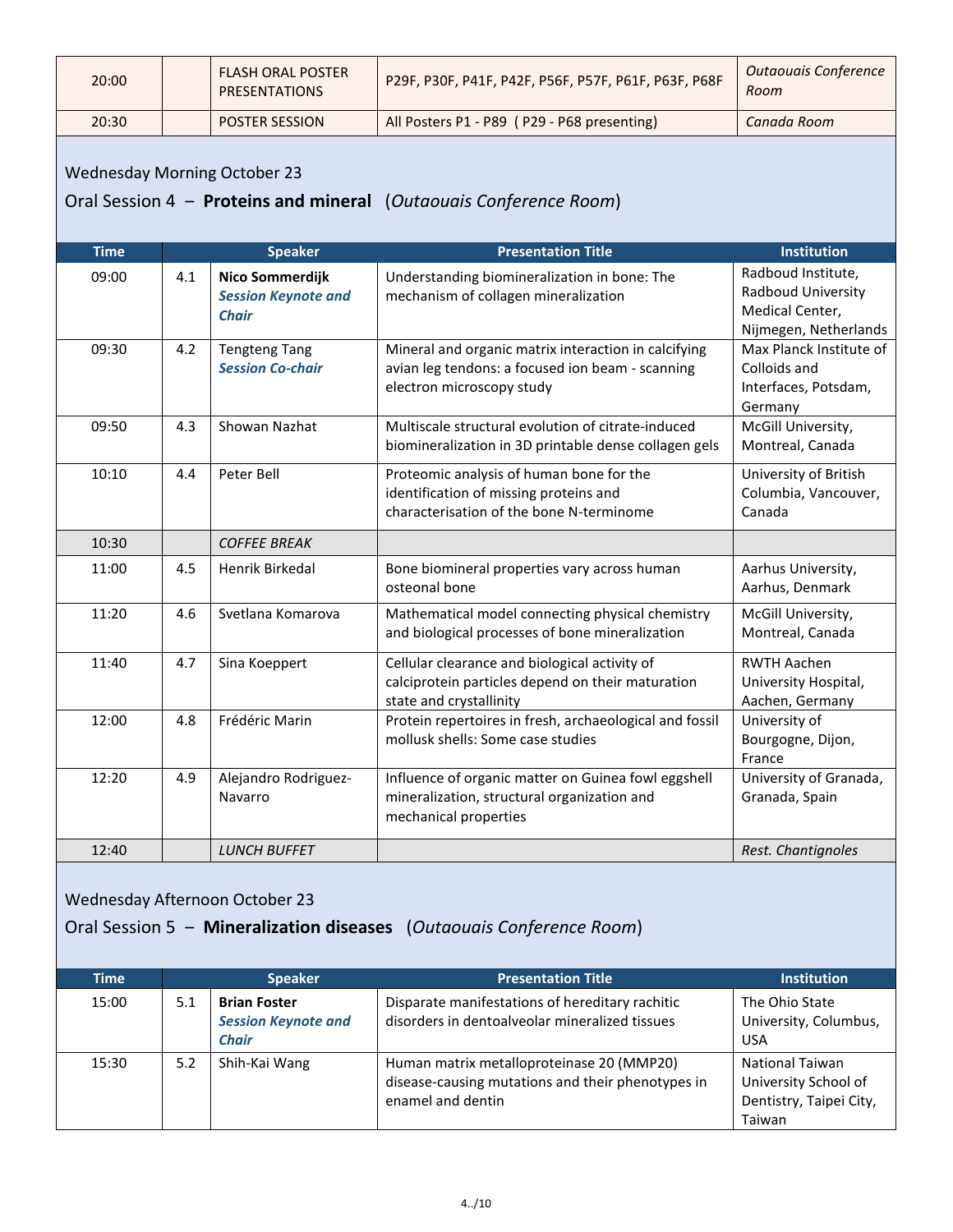| 15:50 | 5.3 | <b>Betty Hoac</b>                                | Genetic ablation of osteopontin in osteomalacic Hyp<br>mice partially rescues the deficient mineralization<br>without correcting hypophosphatemia | McGill University,<br>Montreal, Canada                 |
|-------|-----|--------------------------------------------------|---------------------------------------------------------------------------------------------------------------------------------------------------|--------------------------------------------------------|
| 16:10 | 5.4 | Marian Young                                     | OPG-Fc treatment partially rescues low bone mass<br>phenotype of Bgn/Fmod deficient mice                                                          | NIDCR, NIH, Bethesda,<br><b>USA</b>                    |
| 16:30 |     | <b>COFFEE BREAK</b>                              |                                                                                                                                                   |                                                        |
| 17:00 | 5.5 | Samantha Robinson                                | Exploring the role of BRIL in the pathogenesis of<br>atypical type VI osteogenesis imperfecta                                                     | Shriners Hospital for<br>Children, Montreal,<br>Canada |
| 17:20 | 5.6 | Priyam Jani<br><b>Session Co-chair</b>           | Loeys-Deitz Syndrome: Craniofacial complex<br>involvement in mice and men                                                                         | NIH, Bethesda, USA                                     |
| 17:40 | 5.7 | Abhinav Parashar                                 | Prevention of ectopic calcification by MGP: The role<br>of its conserved residues                                                                 | McGill University,<br>Montreal, Canada                 |
| 18:00 | 5.8 | Maximilian Rummler                               | Examining bone composition and nanoscale mineral<br>properties in a mouse model of multiple myeloma                                               | McGill University,<br>Montreal, Canada                 |
| 18:20 |     | <b>DINNER BUFFET</b>                             |                                                                                                                                                   | Rest. Chantignoles                                     |
| 20:00 |     | <b>FLASH ORAL POSTER</b><br><b>PRESENTATIONS</b> | P69F, P70F, P71F, P72F, P73F, P75F, P77F, P78F, P84F                                                                                              | <b>Outaouais Conference</b><br>Room                    |
| 20:30 |     | <b>POSTER SESSION</b>                            | All Posters P1 - P89 (P69 - P89 presenting)                                                                                                       | Canada Room                                            |

## Thursday Morning October 24

## Oral Session 6 ‒ **Tissue engineering and biomechanics of mineralized tissues** (*Outaouais Conf. Room*)

| <b>Time</b> |     | <b>Speaker</b>                                                | <b>Presentation Title</b>                                                                                                                                                     | <b>Institution</b>                                                         |
|-------------|-----|---------------------------------------------------------------|-------------------------------------------------------------------------------------------------------------------------------------------------------------------------------|----------------------------------------------------------------------------|
| 09:00       | 6.1 | Luiz Bertassoni<br><b>Session Keynote and</b><br><b>Chair</b> | Intrafibrillar mineralization of vascularized and<br>innervated stem cell-laden collagen hydrogels for<br>rapid fabrication of humanized bone models                          | Oregon Health &<br>Science University,<br>Portland, USA                    |
| 09:30       | 6.2 | Francesca Kim                                                 | Developing synthetic DNA nanostructures as models<br>for investigating biomineralization                                                                                      | University of Toronto,<br>Toronto, Canada                                  |
| 09:50       | 6.3 | Paul Zaslansky                                                | In situ hydrostatic compression and diffraction reveal<br>increased stiffness of ashed dentine apatite mineral                                                                | Charité University,<br>Berlin, Germany                                     |
| 10:10       | 6.4 | <b>Emeline Raguin</b><br><b>Session Co-chair</b>              | Bone adaptation to unusually high mechanical loads:<br>An unexpected three-dimensional structure at the<br>bone-tooth interface in a mollusk eating fish<br>(Pogonias cromis) | The Weizmann<br>Institute of Science,<br>Rehovot, Israel                   |
| 10:30       |     | <b>COFFEE BREAK</b>                                           |                                                                                                                                                                               |                                                                            |
| 10:50       | 6.5 | Hila Tzipora Chase                                            | Bird to the bone: trabecular structure in the wing<br>varies across flight modes                                                                                              | University of Montana,<br>Missoula, USA                                    |
| 11:10       | 6.6 | Alexander van Tol                                             | The role of the lacunocanalicular network and<br>vascular porosity in the mechanoresponsiveness of<br>bone                                                                    | Max Planck Institute of<br>Colloids and<br>Interfaces, Potsdam,<br>Germany |
| 11:30       | 6.7 | Victoria Schemenz                                             | Correlations between the lacuno-canalicular network<br>and its surrounding matrix after mechanical<br>stimulation in murine tibiae                                            | Max Planck Institute of<br>Colloids and<br>Interfaces, Potsdam,<br>Germany |
| 11:50       | 6.8 | David Kohn                                                    | Correlations between composition, mechanics and<br>age in human bone                                                                                                          | University of Michigan,<br>Ann Arbor, USA                                  |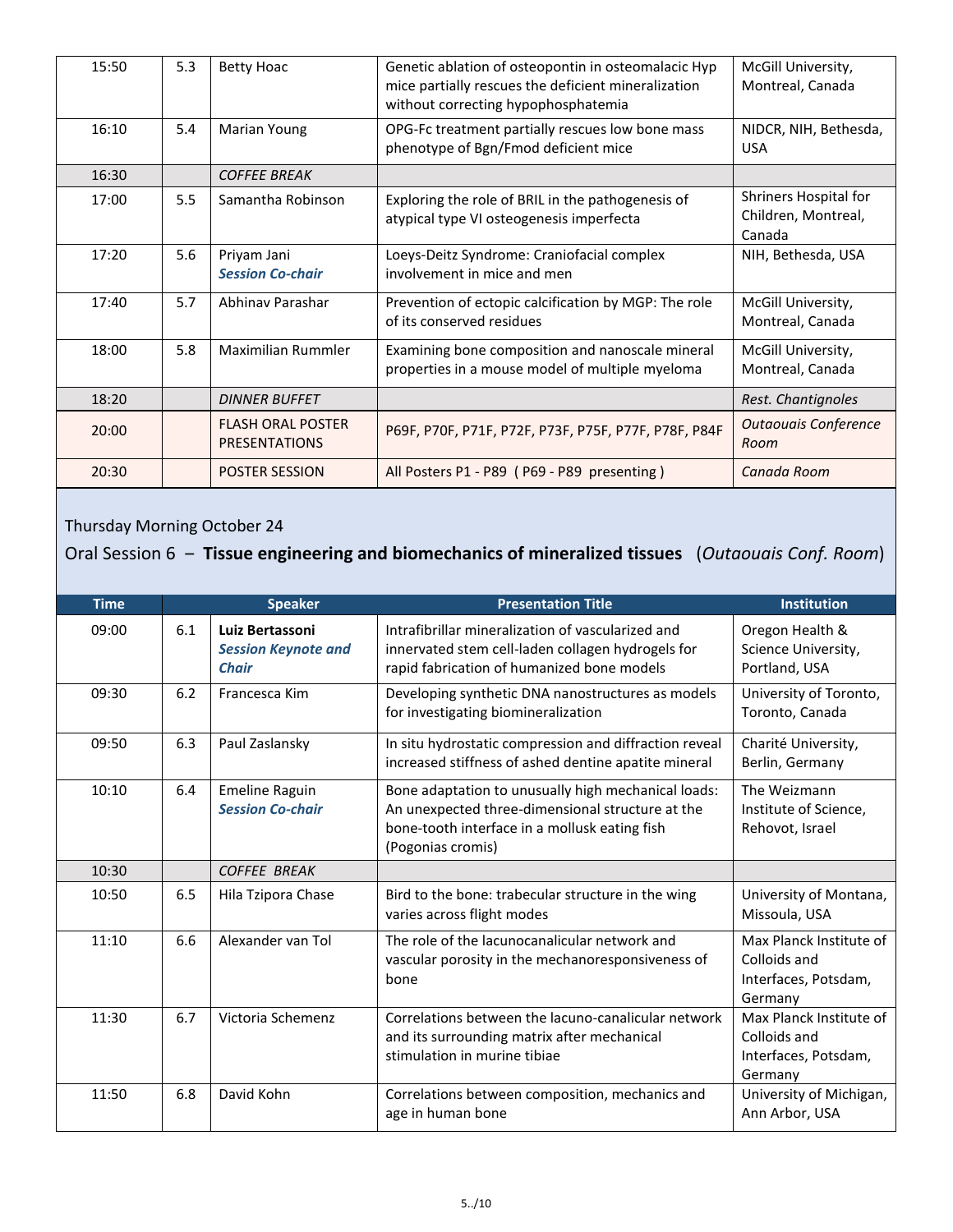| 12:10                                    | 6.9                                                                                                                                                                                                                                                                                                                                                                                                                                                                                                                                                                                                                                                                                                                                                                                                                                                                                            | Fabio Nudelman<br>Hard brachiopod shells can be folded when wet                            |                                                                                                                                     | University of<br>Edinburgh, Edinburgh,<br>UK |  |
|------------------------------------------|------------------------------------------------------------------------------------------------------------------------------------------------------------------------------------------------------------------------------------------------------------------------------------------------------------------------------------------------------------------------------------------------------------------------------------------------------------------------------------------------------------------------------------------------------------------------------------------------------------------------------------------------------------------------------------------------------------------------------------------------------------------------------------------------------------------------------------------------------------------------------------------------|--------------------------------------------------------------------------------------------|-------------------------------------------------------------------------------------------------------------------------------------|----------------------------------------------|--|
| 12:30                                    | 6.10                                                                                                                                                                                                                                                                                                                                                                                                                                                                                                                                                                                                                                                                                                                                                                                                                                                                                           | Marta Cerruti<br>A material science approach to understand<br>cardiovascular calcification |                                                                                                                                     | McGill University,<br>Montreal, Canada       |  |
| 12:50                                    |                                                                                                                                                                                                                                                                                                                                                                                                                                                                                                                                                                                                                                                                                                                                                                                                                                                                                                | <b>EVALUATION FORMS</b>                                                                    | Complete conference evaluation forms                                                                                                | <b>Outaouais Conf. Room</b>                  |  |
| 13:00                                    |                                                                                                                                                                                                                                                                                                                                                                                                                                                                                                                                                                                                                                                                                                                                                                                                                                                                                                | <b>LUNCH BUFFET</b>                                                                        | <b>ICCBMT Board of Directors Meeting</b><br>(private lunch Newfoundland/PEI room)                                                   | Rest. Chantignoles                           |  |
| Afternoon                                |                                                                                                                                                                                                                                                                                                                                                                                                                                                                                                                                                                                                                                                                                                                                                                                                                                                                                                | <b>POSTER TAKE-DOWN</b>                                                                    | All posters to be removed from Canada Room                                                                                          | Canada Room                                  |  |
|                                          | Sign-up & fee required for these two organized group activities (exact cost depends on the # of participants)<br><b>FREE AFTERNOON</b><br>Onsite Curling (15:00 - 17:00) with instructor, ~\$CAN30/person/2h (cash only, there is an ATM onsite), 4 ice sheets, 8<br>players per sheet, teams of 4.<br>Offsite Nature Safari Parc Omega (14:00 - 17:30), ~\$CAN40 (cash only, there is an ATM onsite), with shuttle bus,<br>https://www.parcomega.ca/en/<br>Other Individual Activities (see concierge) (C = cost)<br>Tennis indoor and outdoor (C, racquets), Squash (C, racquets), Bicycles (C), Basketball, Running path 4 km, Swimming<br>pool, Hot tubs, Sauna, Spa (C), Golf (C), Off-road Land Rover experience (C), Skeet disc shooting (C), Montebello town<br>centre (20-minute walk, Quebec cheese and chocolate shops).<br>Thursday Evening October 24 (Outaouais Conference Room) |                                                                                            |                                                                                                                                     |                                              |  |
| <b>Time</b>                              |                                                                                                                                                                                                                                                                                                                                                                                                                                                                                                                                                                                                                                                                                                                                                                                                                                                                                                | Speaker                                                                                    | <b>Presentation title</b>                                                                                                           | Institution                                  |  |
| 18:00<br>Outaouais<br>Conference<br>Room |                                                                                                                                                                                                                                                                                                                                                                                                                                                                                                                                                                                                                                                                                                                                                                                                                                                                                                | <b>Bjorn R. Olsen</b><br>MD, PhD<br><b>Eve and Arthur Veis</b><br><b>Plenary Speaker</b>   | <b>Cellular and molecular mechanisms in</b><br>biomineralized tissue formation - lessons from<br>genetic studies in humans and mice | Harvard University,<br>Boston, USA           |  |
| 19:00                                    |                                                                                                                                                                                                                                                                                                                                                                                                                                                                                                                                                                                                                                                                                                                                                                                                                                                                                                |                                                                                            | <b>CONFERENCE BANQUET DINNER and Travel Award Presentations</b>                                                                     | <b>Outaouais Conference</b><br>Room          |  |
| 21:00                                    |                                                                                                                                                                                                                                                                                                                                                                                                                                                                                                                                                                                                                                                                                                                                                                                                                                                                                                |                                                                                            | Dance Night (Cash Bar)                                                                                                              | <b>Bistro La Seigneurie</b>                  |  |

*Neither the organizers nor the ICCBMT will accept any responsibility for accidents to conference delegates while at the meeting, or for damage to, or loss of, their personal property.*

#### **POSTER LIST**

F = Flash Poster Presentation (3-minute oral presentation and regular poster display)

| #              | <b>Presenter</b>        | <b>Poster Title</b>                                                                                  | <b>Institution</b>                     |
|----------------|-------------------------|------------------------------------------------------------------------------------------------------|----------------------------------------|
| P <sub>1</sub> | Eli<br>Sone             | Collagen biomineralization: Interplay of matrix and solution<br>molecules                            | University of Toronto, Toronto, Canada |
| <b>P2</b>      | Genevieve<br>Romanowicz | Collagen cross-link inhibition differentially alters mineral<br>between craniofacial and axial bones | University of Michigan, Canton, USA    |
| P <sub>3</sub> | Sana                    | Correlation of collagen mineralization and non-collagenous                                           | Eindhoven University of Technology,    |
|                | Ansari                  | proteins during osteoblast differentiation process                                                   | Eindhoven, Netherlands                 |
| <b>P4</b>      | Anat                    | Developing a living in vitro model system for studying bone-                                         | Radboud Institute, Radboud University  |
|                | Akiva                   | cells communication and collagen mineralization                                                      | Medical Center, Nijmegen, Netherlands  |
| PS             | Gayathri                | Amelogenin-derived peptide promotes collagen                                                         | University of Southern California, Los |
|                | Visakan                 | mineralization and dentin remineralization                                                           | Angeles, USA                           |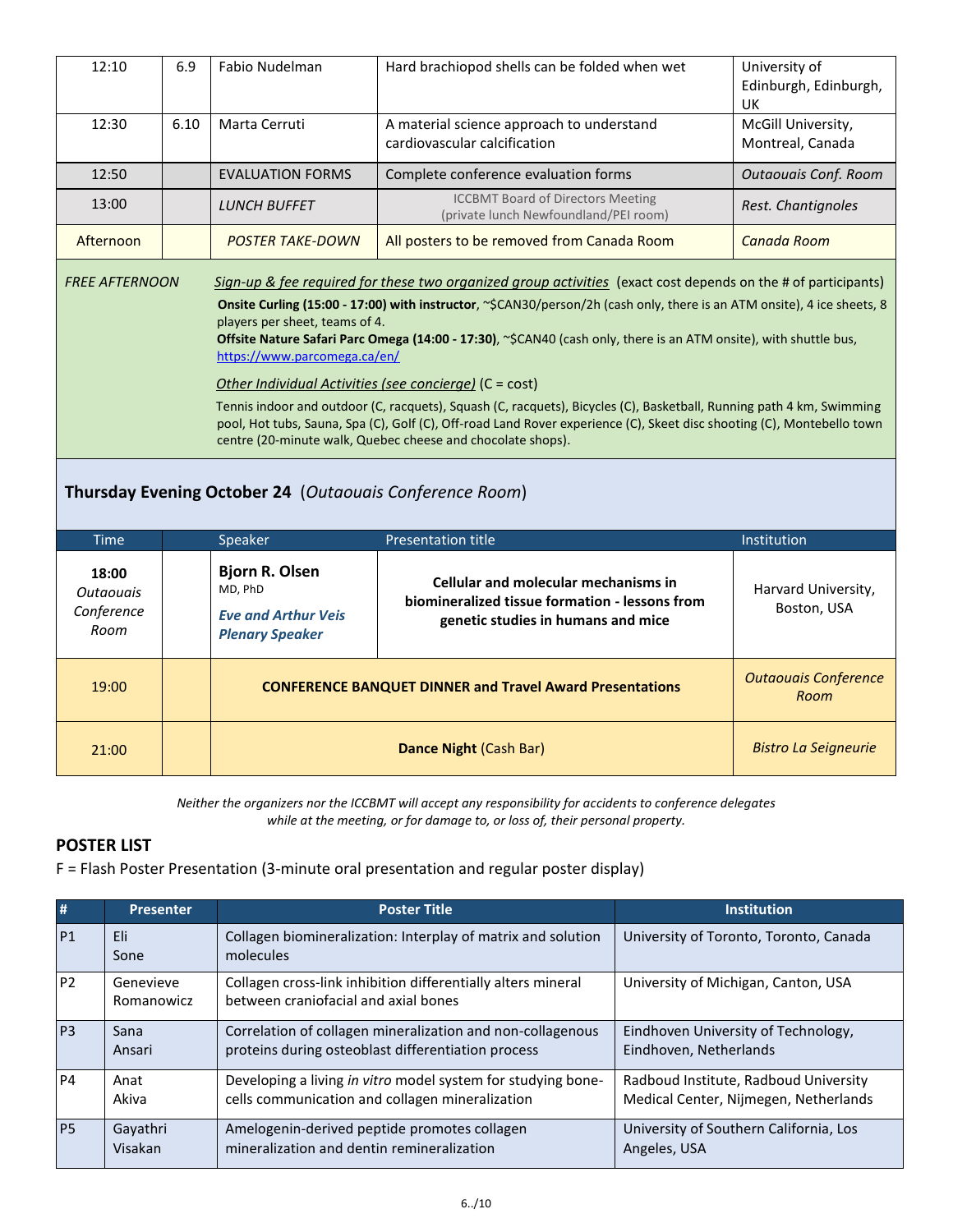| P6-F            | Harvey<br>Goldberg                 | Thrombin cleaves within the collagen-binding sequence of<br>bone sialoprotein                                                                            | University of Western Ontario, London,<br>Canada                                |
|-----------------|------------------------------------|----------------------------------------------------------------------------------------------------------------------------------------------------------|---------------------------------------------------------------------------------|
| <b>P7</b>       | Roland<br>Kroeger                  | Combining in situ and ex situ studies of hydroxyapatite<br>formation in collagen to study mineralization dynamics                                        | University of York, York, UK                                                    |
| P8-F            | Jim<br>De Yoreo                    | The impact of additives on crystallization of amorphous<br>calcium carbonate                                                                             | Pacific Northwest National Laboratory,<br>Richland, USA                         |
| P9-F            | Jonas<br>Palle                     | Element distributions and crystallographic properties of<br>human bone at <140 nm resolution in 2D and 3D                                                | INANO, Aarhus University, Aarhus C,<br>Denmark                                  |
| P <sub>10</sub> | Gil<br>Goobes                      | Apatite prepared with osteopontin forms platelets covered<br>with layers of disordered calcium phosphate through strong<br>organic-inorganic interaction | Bar Ilan University, Ramat Gan, Israel                                          |
| <b>P11-F</b>    | Erik<br>Taylor                     | Raman and FTIR bone mineral crystallinity and carbonate<br>content differentially relate to analytical physical chemical<br>measures                     | Cornell University, Ithaca, USA                                                 |
| P12             | Alejandro<br>Rodriguez-<br>Navarro | Factors controlling bone mineralization and bone quality in<br>chickens                                                                                  | Universidad de Granada, Granada, Spain                                          |
| P <sub>13</sub> | <b>Marcos</b><br>Cruz              | The role of phospholipids from matrix vesicles on calcium<br>phosphate nucleation, growth and collagen<br>biomineralization                              | University of Sao Paulo, Ribeirão Preto,<br><b>Brazil</b>                       |
| P14             | Scott<br>Dillon                    | A tale of two phosphatases: how do matrix vesicles<br>generate phosphate for bone mineralization?                                                        | The Roslin Institute & R(D)SVS, University<br>of Edinburgh, Edinburgh, Scotland |
| P15-F           | Rachel<br>Waddington               | Harvesting the osteogenic potential of dentally derived<br>extracellular vesicles                                                                        | Cardiff University, Cardiff, UK                                                 |
| P16             | Sana<br>Khalid                     | The role of ROS in Pi signaling and Pi-induced mineralization                                                                                            | University of Pittsburgh, Pittsburgh, USA                                       |
| P17             | Yinghua<br>Chen                    | Deletion of the ER Ca2+ sensor STIM1 in osteoblasts<br>attenuates p38 MAPK signaling resulting in impaired bone<br>and dentin formation                  | University of Illinois at Chicago, Chicago,<br><b>USA</b>                       |
| P18             | Catherine<br>Julien                | Circadian clock regulation of molecular mechanisms<br>underlying load-induced bone formation                                                             | Shriners Hospital for Children - Canada,<br>Montréal, Canada                    |
| P19-F           | Harunur<br>Rashid                  | Deletion of Runx2 gene in hypertrophic chondrocytes<br>disrupts cartilage resorption                                                                     | University of Alabama at Birmingham,<br>Birmingham, USA                         |
| <b>P20-F</b>    | Alena<br>Zelinka                   | Chondrocytes obtained from different regions of articular<br>cartilage deep zone form tissues in vitro that vary in their<br>time to mineralization      | University of Toronto, Toronto, Canada                                          |
| <b>P21-F</b>    | Mairobys<br>Socorro                | Stress response protein SerpinB2 is implicated in the<br>mineralization of skeletal and dental tissues                                                   | University of Pittsburgh, Pittsburgh, USA                                       |
| P22             | Annette<br>Merkel                  | ER stress activates GRP78 and facilitates the internalization<br>of DMP1 to promote matrix mineralization                                                | University of Illinois at Chicago, Chicago,<br><b>USA</b>                       |
| P <sub>23</sub> | Catherine<br>Julien                | Gene expression response to swim training in anosteocytic<br>and osteocytic teleost fish                                                                 | Shriners Hospital for Children - Canada,<br>Montreal, Canada                    |
| P24-F           | Coralee<br>Tye                     | Effect of IncRNAs on osteogenic differentiation of human<br>mesenchymal stromal cells                                                                    | University of Vermont, Burlington, USA                                          |
| P <sub>25</sub> | <b>Barbara</b><br>Boyan            | Microstructured and hydrophilic titanium surfaces mediate<br>semaphorin3A production to enhance the differentiation of<br>mesenchymal stem cells         | Virginia Commonwealth University,<br>Richmond, USA                              |
| P <sub>26</sub> | Alastair<br>Sloan                  | Effect of calcium hydroxide on mandibular bone and bone<br>marrow stem cells                                                                             | Cardiff University, School of Dentistry,<br>Cardiff, UK                         |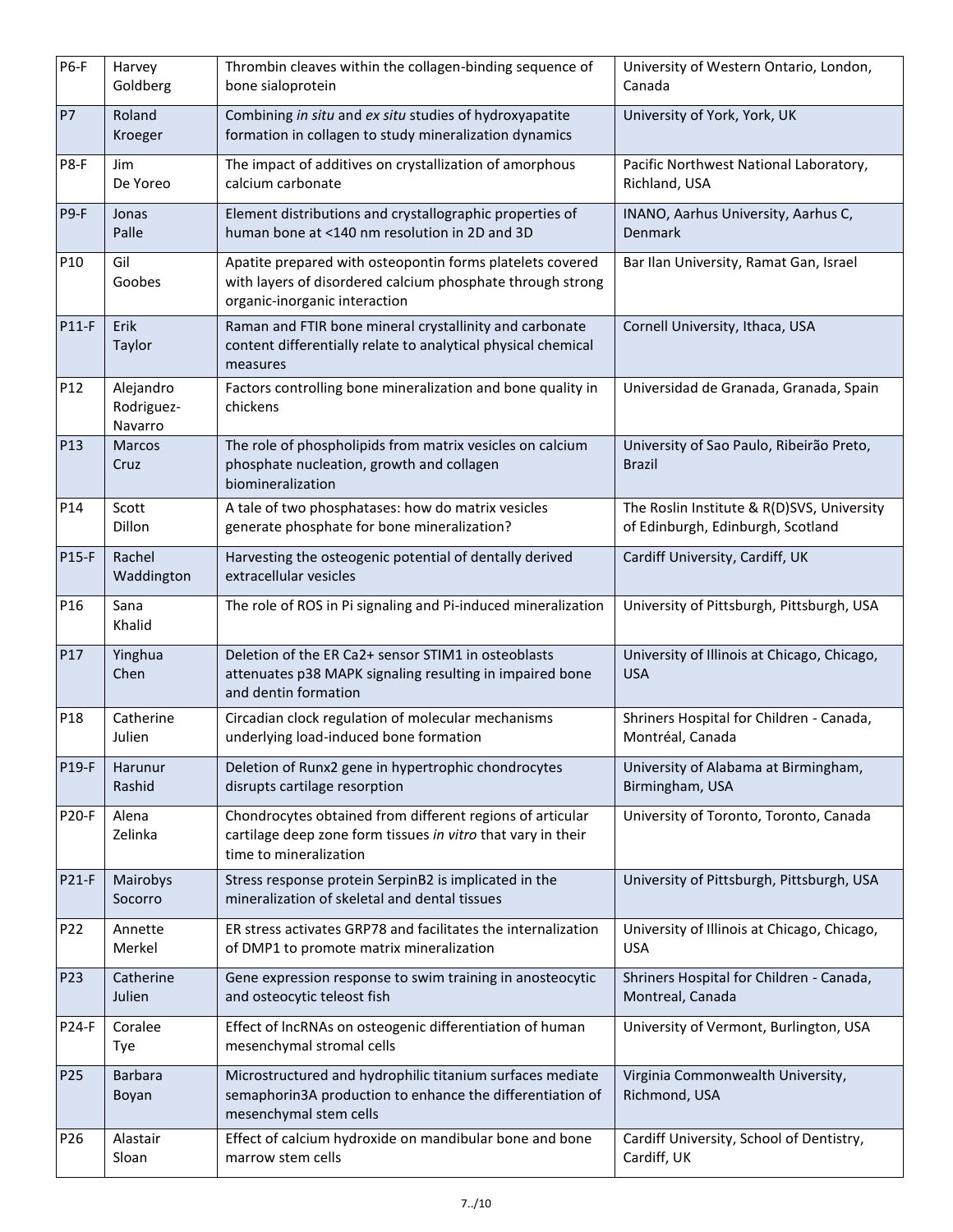| P27             | Charles<br>Sfeir           | Beyond growth factors: inorganic magnesium as drivers of<br>bone differentiation                                                                               | University of Pittsburgh, Pittsburgh, USA                                                            |
|-----------------|----------------------------|----------------------------------------------------------------------------------------------------------------------------------------------------------------|------------------------------------------------------------------------------------------------------|
| P <sub>28</sub> | Yukiko<br>Nakano           | The function of miRNA derived from amelogenin exon4 in<br>bone formation                                                                                       | University of California, San Francisco, USA                                                         |
| <b>P29-F</b>    | Keith<br>Alvares           | Effect of VEGF on spiculogenesis in S. purpuratus PMCs in<br>vitro: A transcriptomics approach                                                                 | Northwestern University, Evanston, USA                                                               |
| <b>P30-F</b>    | Rodrigo<br>Lacruz          | Multiple effects of calcium in oral health                                                                                                                     | New York University, New York, USA                                                                   |
| P31             | Aurélien<br>Fouillen       | Periodontopathogens degrade the epithelial derived<br>extracellular matrix that attaches the gingiva to teeth                                                  | Université de Montréal, Montreal, Canada                                                             |
| P32             | Charline<br>Mary           | Characterization of the antibacterial potential of the protein<br>SCPPPQ1                                                                                      | Université de Montréal, Montreal, Canada                                                             |
| P33             | Shahrzad<br>Nouri          | A novel model system to study the matrix-mediated<br>attachment of epithelial cells to mineralized tooth surfaces                                              | University of Toronto, Toronto, Canada                                                               |
| P34             | Yong-Hee<br>Chun           | Secreted calcium-binding phosphoproteins (SCPP) genes<br>expressed in the development of teeth and junctional<br>epithelium                                    | UT Health San Antonio, San Antonio, USA                                                              |
| P35             | Megan<br>Pugach            | Investigating potential roles of ameloblastin and enamelin<br>in enamel development                                                                            | The Forsyth Institute, Cambridge, USA                                                                |
| P36             | Rucha<br><b>Bapat</b>      | Enamel matrix protein Ameloblastin interacts with<br>Amelogenin in vivo and in vitro                                                                           | Center for Craniofacial Molecular Biology,<br>Ostrow School of Dentistry, Los Angeles,<br><b>USA</b> |
| P37             | Garry<br><b>Buchko</b>     | Residue-specific tracking of the pH-induced self-assembly of<br>murine amelogenin using solution-state NMR spectroscopy                                        | Pacific Northwest National Laboratory,<br>Richland, USA                                              |
| P38             | Charles E.<br>Smith        | Similarities and differences in mineral phase development<br>in Mmp20 null and Amelx null mice enamel as characterized<br>by focused ion beam SEM              | McGill University, Montreal, Canada                                                                  |
| P39             | John<br><b>Bartlett</b>    | Matrix metalloproteinase-20 (MMP20) overexpression<br>induces CCN2/CTGF mediated fibrosis that precludes<br>enamel formation in mouse incisors                 | Ohio State University, College of Dentistry,<br>Columbus, USA                                        |
| P40             | Catherine<br>Chaussain     | The absence of claudin-10 in ameloblasts impairs<br>amelogenesis                                                                                               | Université Paris Descartes, Montrouge,<br>France                                                     |
| <b>P41-F</b>    | Veronica<br>Costiniti      | Mitochondrial function in enamel development through<br>calcium-redox interplay                                                                                | NYU College of Dentistry, New York, USA                                                              |
| P42-F           | Amjad<br>Javed             | Sp7 differentially regulates dentin and enamel synthesis<br>during tooth development                                                                           | University of Alabama at Birmingham,<br>Birmingham, USA                                              |
| P43             | <b>Baptiste</b><br>Depalle | Evolution of mineral density in secretory prismatic and<br>inter-prismatic enamel                                                                              | The Forsyth Institute, Cambridge, USA                                                                |
| P44             | Kostas<br>Verdelis         | Mineral characterization during enamel maturation by<br>raman confocal microscopy                                                                              | University of Pittsburgh, Pittsburgh, USA                                                            |
| P45             | Maisoon<br>Al-Jawad        | 2D synchrotron XRD of human dental enamel reveals more<br>highly aligned nanocrystals are linked to lower de-<br>mineralization rates in an acidic environment | School of Dentistry, University of Leeds,<br>Leeds, UK                                               |
| P46             | Derk<br>Joester            | Assessing enamel remineralization at the nanoscale - an in<br>vitro platform                                                                                   | Northwestern University, Chicago, USA                                                                |
| P47             | Garry<br><b>Buchko</b>     | Energetics of amelogenin binding to hydroxyapatite -<br>Insights into the potential origins of Amelogenesis<br>Imperfecta                                      | Pacific Northwest National Laboratory,<br>Richland, USA                                              |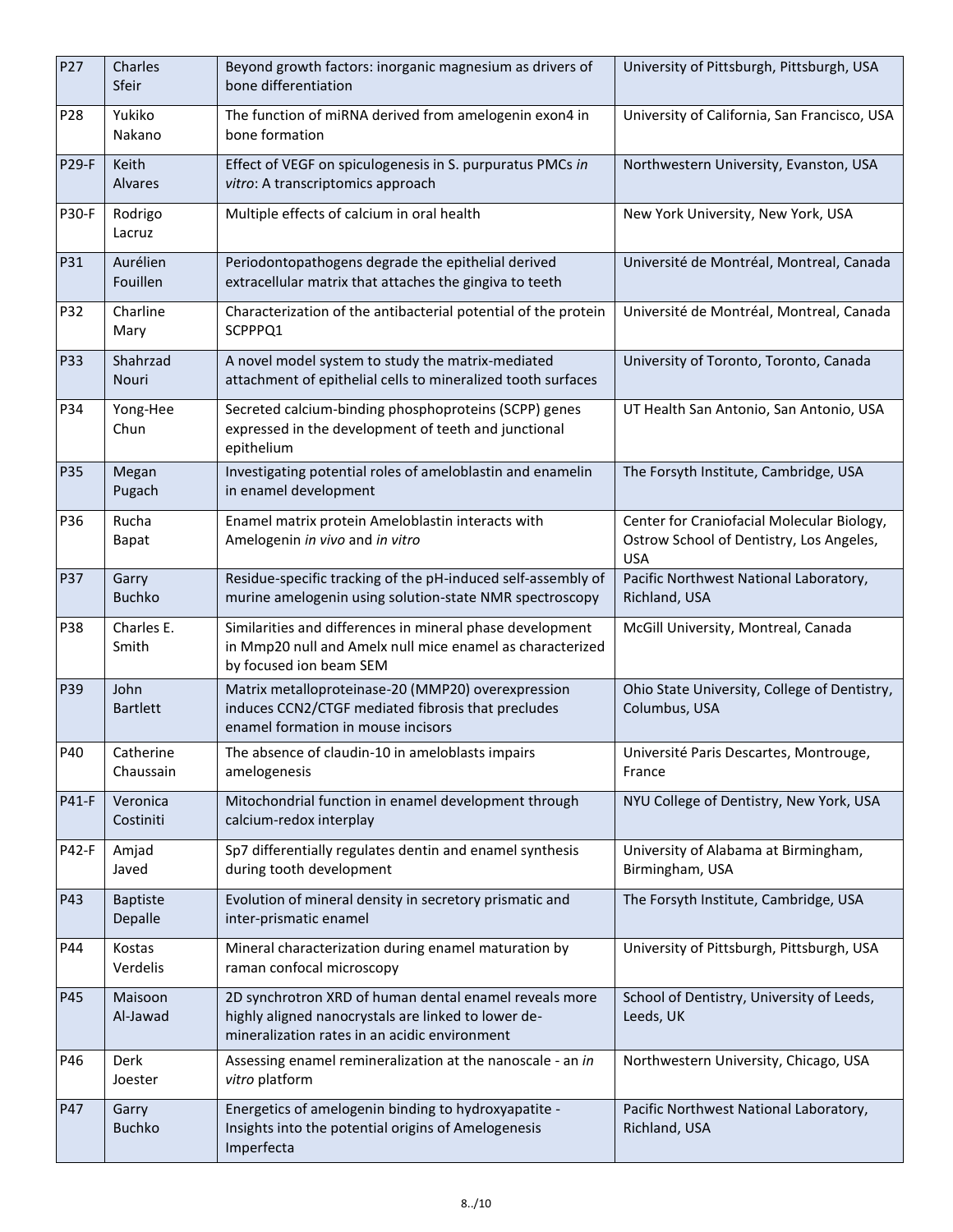| P48             | Elia<br>Beniash              | Effects of leucine-rich amelogenin peptide on calcium<br>phosphate mineralization at low pH                                                            | University of Pittsuburgh, Pittsburgh, USA                                                             |
|-----------------|------------------------------|--------------------------------------------------------------------------------------------------------------------------------------------------------|--------------------------------------------------------------------------------------------------------|
| P49             | Yushi<br>Bai                 | Amelogenin ribbon guided mineralization process via the<br>liquid precursor pathway                                                                    | University of California, San Francisco, USA                                                           |
| <b>P50</b>      | Alexander<br>Danesi          | Guided mineral growth on self-assembled amelogenin<br>scaffolds                                                                                        | University of Toronto, Faculty of Dentistry,<br>Toronto, Canada                                        |
| P51             | Susrut<br>Akkineni           | Apatite mineralizes at amyloid-solution interfaces found<br>during enamel biomineralization                                                            | Pacific Northwest National Laboratory,<br>Richland, USA                                                |
| P52             | Javier<br>Medina-<br>Sanchez | A biomineral thermometer that not always works: the<br>influence of proteins and complex hydrography                                                   | University of Stirling, Stirling, UK                                                                   |
| <b>P53</b>      | Tian<br>Liang                | Dentin sialophosphoprotein (DSPP) function and role in<br>inherited dentin defects discerned by comparing Dspp-/-,<br>Dspp-1fs, and Dspp-2fs mice      | University of Michigan School of Dentistry,<br>Ann Arbor, USA                                          |
| P54             | Claire<br><b>Bardet</b>      | Effects of X-Linked Hypophosphatemia standard treatment<br>on osteoarticular lesions in the Hyp mouse                                                  | Université Paris Descartes, Montrouge,<br>France                                                       |
| <b>P55</b>      | Elizabeth<br>Guirado         | New insights into the structure of the extracellular matrix of<br>XLH dentin and periodontal ligament                                                  | University of Illinois at Chicago College of<br>Dentistry, Chicago, USA                                |
| <b>P56-F</b>    | Nan<br>Hatch                 | Phenotype severity modulators of craniofacial skeletal<br>abnormalities in the FGFR2-C342Y/+ mouse model of<br>Crouzon craniosynostosis syndrome       | University of Michigan, Ann Arbor, USA                                                                 |
| <b>P57-F</b>    | Olivier<br>Duverger          | New insights into enamel rod decussation: lessons from<br>Loeys-Dietz Syndrome                                                                         | National Institute of Dental and<br>Craniofacial Research (NIH), Bethesda,<br><b>USA</b>               |
| P58             | Philippe<br>Campeau          | HSP90AA1 as a candidate gene for Camurati-Engelmann<br>disease                                                                                         | Université de Montréal, Montreal, Canada                                                               |
| P <sub>59</sub> | Céline<br>Gaucher            | NGS analysis for isolated dentin and enamel structure<br>anomalies: relevance of a panel approach and contributions<br>of WGS for undiagnosed patients | Université Paris Descartes, Montrouge,<br>France                                                       |
| P60             | Faleh<br>Tamimi              | Dental phenotype in different OI types                                                                                                                 | McGill University, Montreal, Canada                                                                    |
| P61-F           | Mariana<br>Reis              | A preliminary investigation of the role of aging on the<br>dentin matrisome                                                                            | Restorative Dentistry, College of Dentistry,<br>Chicago, USA                                           |
| P62             | Maiko<br>Suzuki              | Fluoride activates histone acetyltransferase (HAT) to<br>promote fluoride toxicity in LS8 cells                                                        | The Dental College of Georgia, Augusta<br>University, Augusta, USA                                     |
| P63-F           | Elizabeth<br>Zimmermann      | Examining tissue composition, whole-bone morphology and<br>mechanical behavior in Marfan Syndrome                                                      | Shriners Hospital for Children Canada,<br>Montreal, Canada                                             |
| P64             | Olivier<br>Le Saux           | The molecular and physiological roles of ABCC6: more than<br>meets the eyes                                                                            | John A. Burns School of Medicine,<br>Honolulu, USA                                                     |
| P65             | Andrea<br><b>Buescher</b>    | Cellular calcification triggered by blood-borne calciprotein<br>particles                                                                              | Helmholtz-Institute for Biomedical<br>Engineering, RWTH Aachen University<br>Hospital, Aachen, Germany |
| P66             | Vicky<br>MacRae              | Autophagy a novel link between matrix vesicles and<br>vascular calcification                                                                           | University of Edinburgh, Peebles, UK                                                                   |
| P67             | Pierre-Marie<br>Andrault     | Elastolytic activity of cysteine cathepsins K, S and V<br>promotes vascular calcification                                                              | University of British Columbia, Vancouver,<br>Canada                                                   |
| P68-F           | Thomas<br>Robinson           | The use of hexametaphosphate to prevent and treat<br>pathological calcification                                                                        | University of Birmingham, Birmingham, UK                                                               |